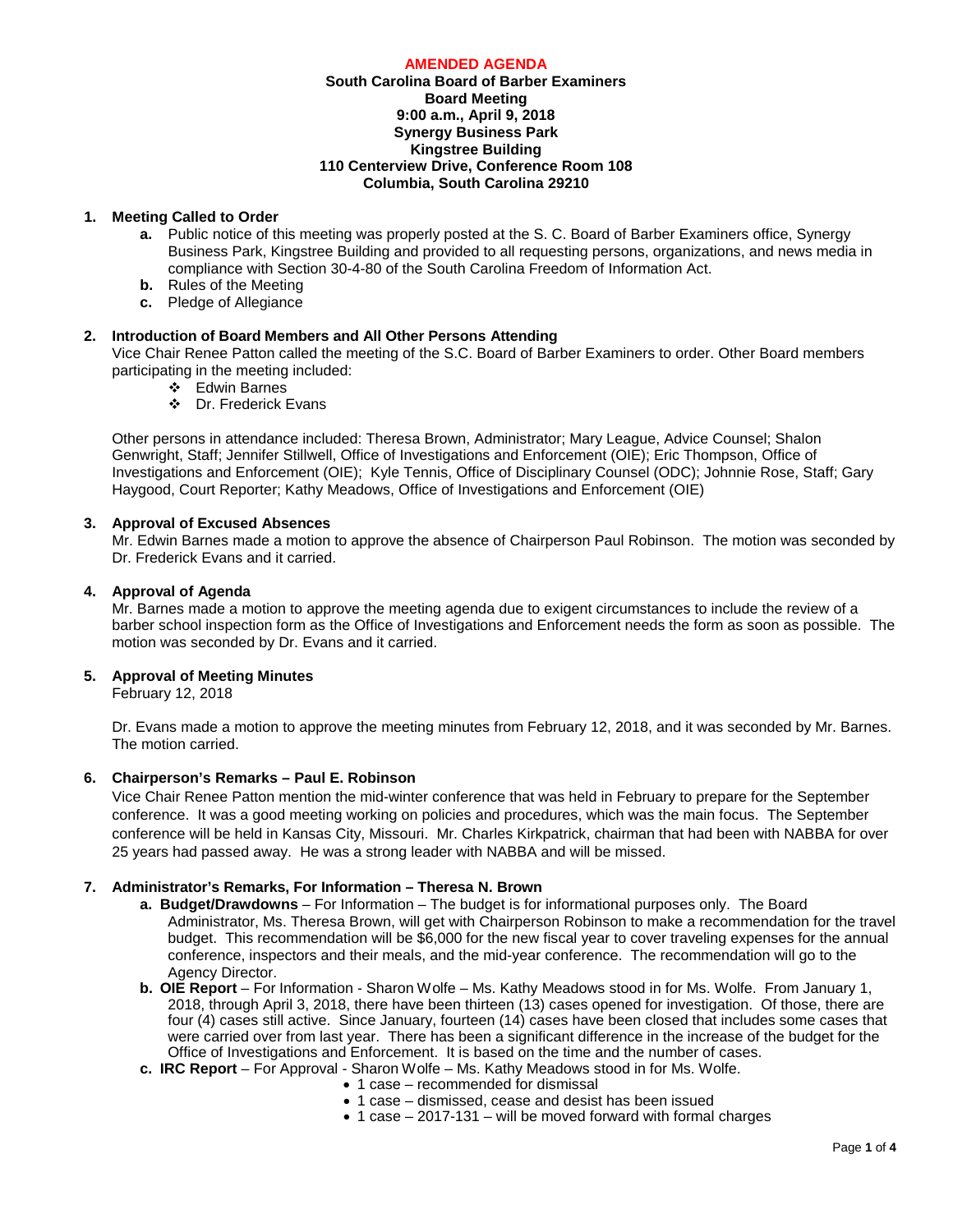A motion was made by Mr. Barnes to accept the IRC report and it was seconded by Dr. Evans. The motion carried.

- **d. ODC Report**  For Information Kyle Tennis
	- 16 (Open cases)
	- 9 (Pending action)
	- 3 (Pending CA/MOAs)
	- 4 (Pending hearings)

There have been three (3) cases closed since February.

**e. Inspection Report** – For Information – Eric Thompson - There were 81 inspections conducted on barbershops and 3 inspections conducted on barber colleges in January. In February, there were a total of 109 barbershops inspected, along with 4 barber colleges. In March, there were 93 inspections conducted on barbershops and 6 barber colleges inspected. These inspections took place from January through November of 2017. They are having issues keeping records of hours for students. Mr. Thompson mentioned how the data was being used from the inspections and the concerns of the inspectors. Unlicensed practice and sanitation issues are major concern across the state, along with OJT programs not maintaining the barber student hours or obtaining the proper textbooks. Mr. Barnes wants the Board to reestablish doing classes again for the instructors once a year. Dr. Evans mentioned the inspectors having citation authority as well. Ms. Mary League, Advice Counsel, stated that the classes cannot be mandated as it is not seen in the statute. The licensee base has also grown, so that would be a lot of people to educate. Ms. Brown mentioned disciplinary classes being done, accompanied with the fines. It is a privilege to be able to instruct. This issue may need to be brought before the task force.

The barber school inspection form needs to be revised and this may be brought before the task force. Adequate verbiage should be used on the form, so that it isn't challenged.

## **8. Old Business**

**a.** Consideration of Early Testing

Barber students would be able to test earlier, prior to completing their OJT or barber school program. This consideration was tabled until the next Board meeting.

**b.** Verification of On The Job Training Hours through SCDC

Individuals have come before the Board with barbering hours through the South Carolina Department of Corrections that were not accrued at Evans Correctional Institution. Evans is the only institution with an approved barbering program. Certificates of hours obtained had been given, but those hours were unsupervised with no educational teachings. The individuals just had the creativity and skill set to cut hair. Input is needed on how to move forward with similar cases.

The statute requires licensing compliance, so the inmates must go through the approved barbering program at Evans Correctional Institution, which is the consensus of the Board. The students must be supervised and instructed. The certificate of completion from a non-Evans institution is only for freelance barbering; they have had no true training. Once released from prison, the individuals must understand that completing the barber hours upon being released from prison does not guarantee licensure approval. Dr. Evans inquired about the approval or disapproval process being completed on the front end, so that the investment has of time and money has not been completed yet. There are currently no questions on the student permit application that makes an inquiry about the applicant's criminal background history.

Mobile barbershops were also mentioned. The subcommittee has not found mobile barbershops favorable.

### **9. New Business**

### **a. Application Hearings**

**i.** Gregory Spry

Mr. Spry is trying to obtain his Master Hair Care Specialist license. A criminal background report accompanied his upgrade application.

His parole ended in January and he was also involved in anger management and character building programs. Mr. Spry is currently on probation with the Board until September.

Dr. Evans made a motion to approve Mr. Gregory Spry to obtain his Master Hair Care Specialist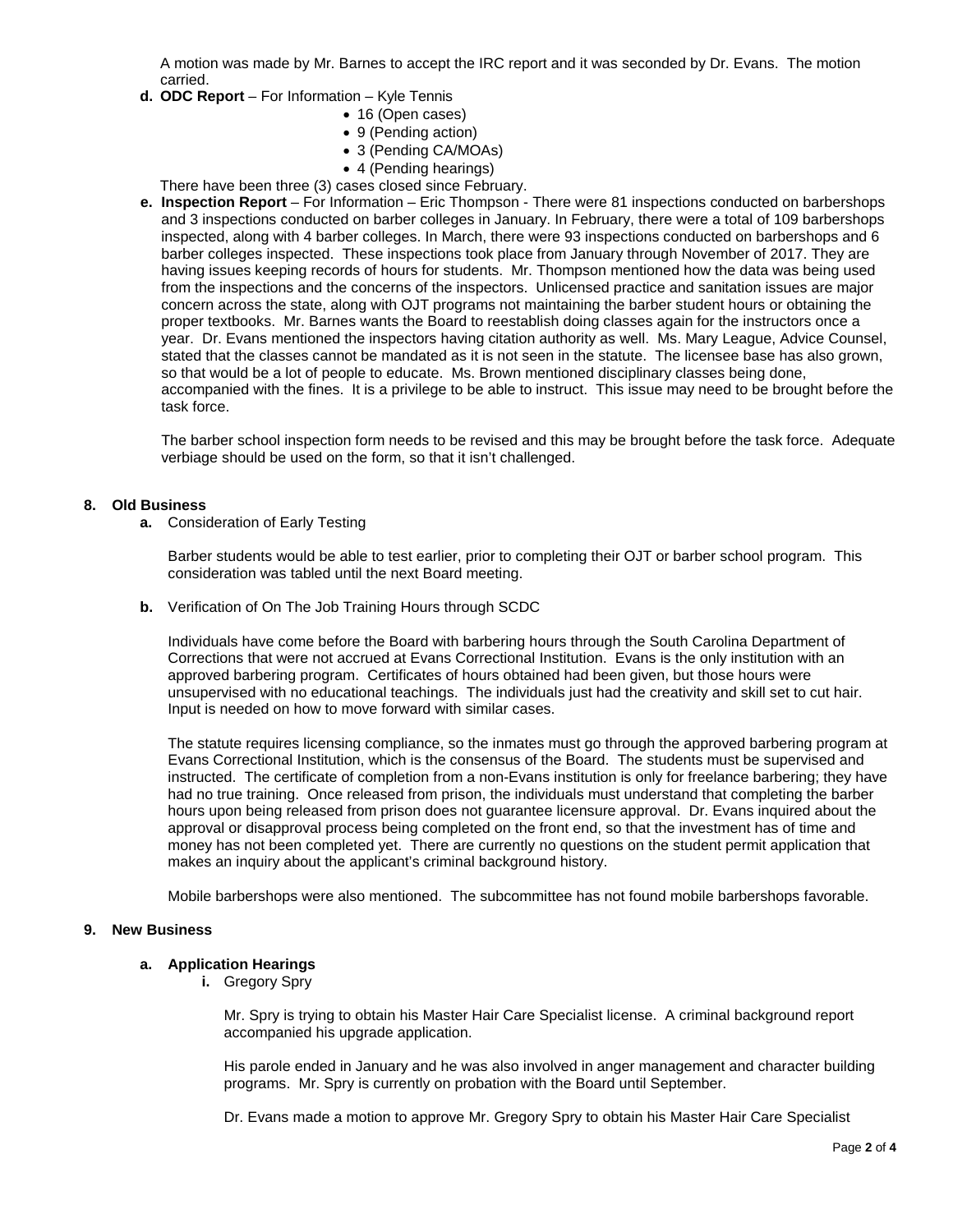license, unencumbered. The motion was seconded by Mr. Barnes and it carried.

**ii.** Rakeem Covington

Mr. Covington came before the Board for the approval of his Master Hair Care Apprentice license.

He is currently on probation in North Carolina until September 2018, but he plans on paying the fees to end the probation earlier.

Dr. Evans made a motion to go into an executive session to garner legal advice in this matter. The motion was seconded by Mr. Barnes and it carried.

Dr. Evans made a motion to come out of the executive session and it was seconded by Mr. Barnes. The motion carried. There were no motions made or votes taken during the executive session.

A motion was made by Dr. Evans for the approval of Mr. Rakeem Covington's Master Hair Care Apprentice license and it was seconded by Mr. Barnes.

Mr. Covington also let the Board know that those participating in the barber program at Evans Correctional Institution are not being told that they have to come before the Board for approval.

#### **b. Consideration of a New Barber School/Program**

**i.** Carolina Barber Institute

The Carolina Barber Institute would like approval from the Board to open as a new barber school. Mr. Broderick Littlejohn attended the Board meeting to represent Carolina Barber Institute. The youth of his community have run astray and this could help them out. The school is ready for inspection and plans to open as soon as they are approved. He does have a back-up instructor.

Dr. Evans made a motion to approve Carolina Barber Institute pending a passing inspection, along with a visit from a Board member. The motion was seconded by Mr. Barnes and it carried.

Dr. Evans made a motion for a comfort break and it was seconded by Mr. Barnes. The motion carried.

Dr. Evans made a motion to reconvene and it was seconded by Mr. Barnes. The motion carried.

### **10. Hearings – Kyle Tennis**

**i.** 2017-42

This case was in the mater of Ms. Sheila Williams, who has agreed to the facts and admitted the alleged violation of failing to provide the Board with timely reports for her barber students.

Ms. Williams explained the mitigating circumstances surrounding the late reports and asked for leniency in this matter as she has never been in this situation before.

Mr. Barnes made a motion to go into an executive session to garner legal advice and it was seconded by Dr. Evans. The motion carried.

A motion was made by Dr. Evans to come out of the executive session and it was seconded by Mr. Barnes. The motion carried. There were no motions made or votes taken during the executive session.

Dr. Evans made a motion that the state proved its case for case number 2017-42. Due to the circumstances, the fine was lessened to \$250, payable within 90 days. The fine will be imposed against her barber instructor license. The motion was seconded by Mr. Barnes and it carried.

**ii.** 2017-43

This case was in the matter of Renaldo Hemphill, who has agreed to the stipulation of the facts of submitting monthly reports late for his barber students. He stated that he was not aware of the rule change as far as the late fee associated with barber hours being turned in late. He also had a prior consent agreement as well.